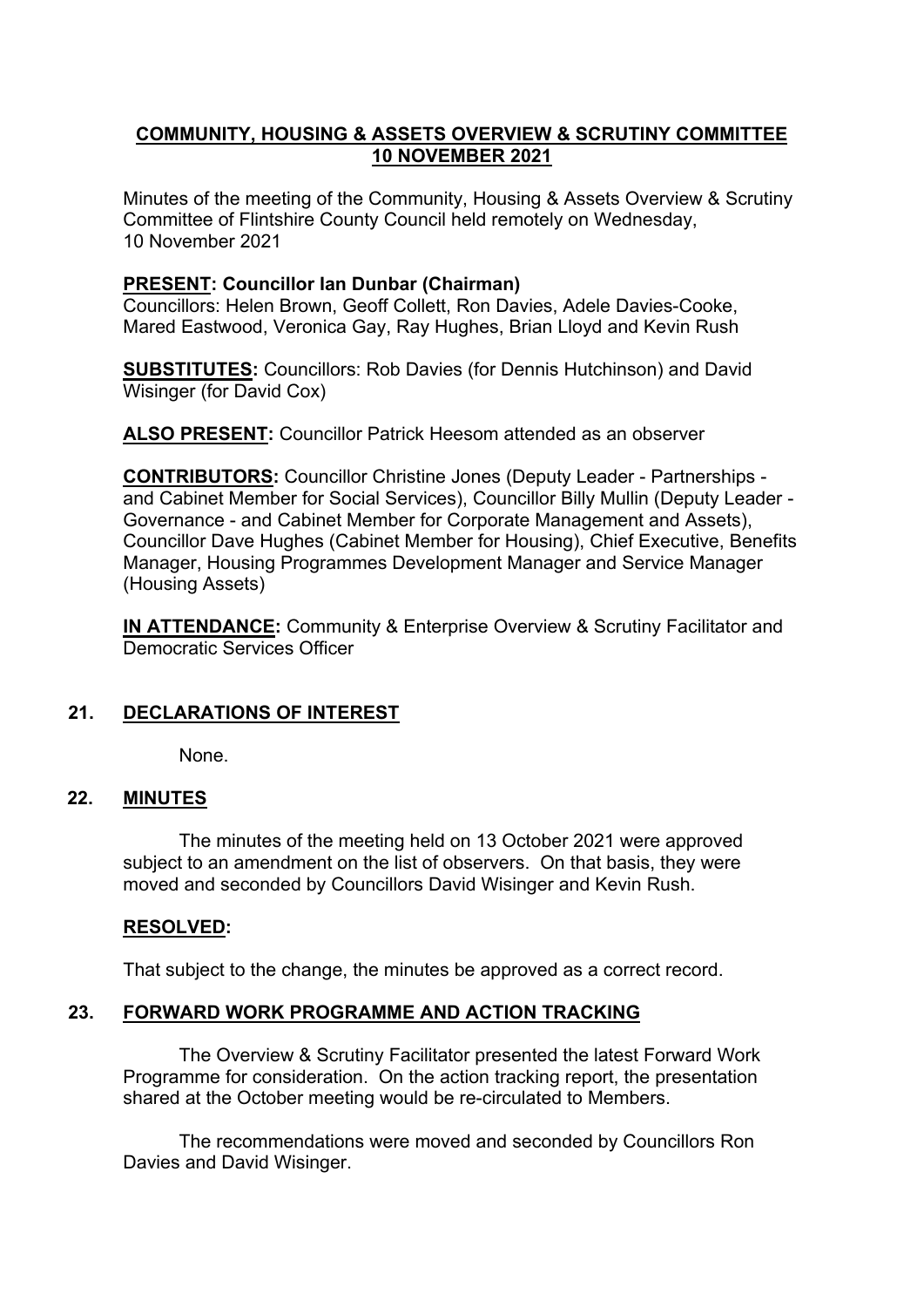#### **RESOLVED:**

- (a) That the Forward Work Programme be noted;
- (b) That the Facilitator, in consultation with the Chair of the Committee, be authorised to vary the Forward Work Programme between meetings, as the need arises; and
- (c) That the progress made in completing the outstanding actions be noted.

### **24. HOUSING STRATEGY AND ACTION PLAN**

The Chief Executive introduced the annual update report to review progress on actions within the three priority areas of the Local Housing Strategy 2019-24 setting out how the Council, with its partners, would deliver affordable housing, provide relevant support to its residents and ensure the creation of sustainable homes.

The Housing Programmes Development Manager reported that good progress had been made despite the impact of challenges arising from the Covid-19 pandemic. He summarised the key points in terms of changes introduced by Welsh Government, the new framework for accessing social housing grants and the development of a prospectus on local housing needs. The Action Plan included plans to increase extra care provision across the County by developing a facility in Buckley and to increase support to tackle homelessness which had increased nationwide during the emergency situation.

In response to a question from Councillor Veronica Gay on residents with rent arrears, the Chief Executive acknowledged the various factors involved and said that support was available for those who were willing to engage with the Council to reduce their arrears.

Councillor Ray Hughes asked about building timber-framed properties to increase affordable housing supply. The Chief Executive advised that modern methods of construction were used on some of the Council's housing schemes and that there was a need to develop the market and the skills involved. He noted Councillor Hughes' request for a site visit to view an example of this type of housing scheme.

In response to questions from the Chairman, officers spoke about work on a specific local housing scheme which formed part of a national pilot project. Information was also shared on apprenticeship opportunities included within the procurement framework for housing schemes.

The recommendation, which was amended to reflect the debate, was moved and seconded by Councillors Ron Davies and Ray Hughes.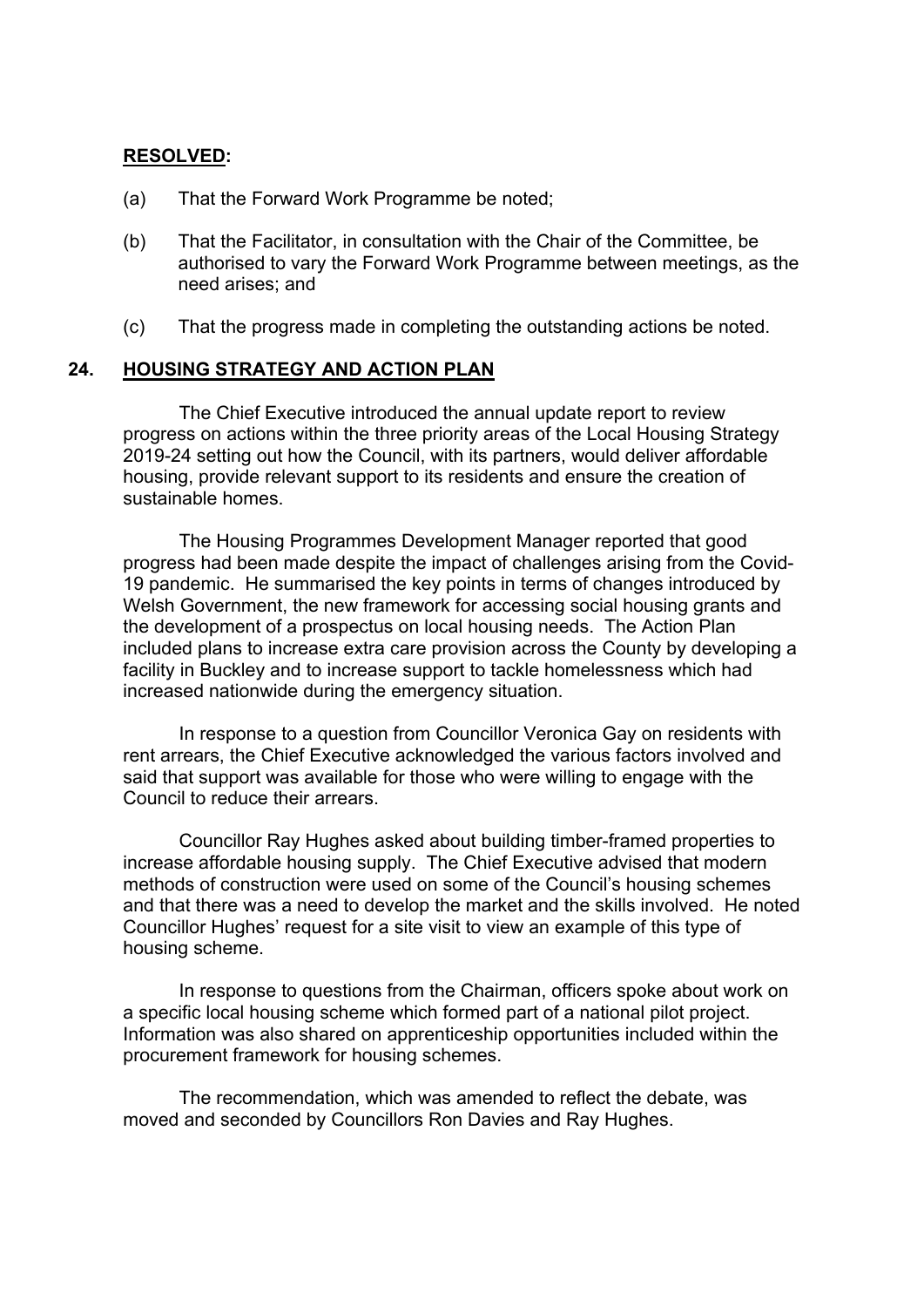#### **RESOLVED:**

That the Committee supports the progress made in meeting the priorities set out in the Local Housing Strategy 2019-24.

#### **25. VOID PROPERTIES WITHIN THE HOUSING REVENUE ACCOUNT**

The Service Manager (Housing Assets) presented the update report in relation to void properties managed by the Housing and Assets Service.

In detailing the key areas of the report, he provided background on the various reasons for properties becoming vacant, the impact from the pandemic and the importance of effectively managing voids. Information was also shared on changes introduced within the Housing service and voids performance over the past five years.

The Benefits Manager provided information on the reasons for tenancy terminations and the work undertaken on this. She also explained the approach to managing properties that were difficult to let and the benefits of the team restructuring in managing all aspects of neighbourhood issues.

In response to a query on anti-social behaviour from Councillor Brian Lloyd, officers said that the enforcement team continued to work with the Police to tackle such issues and that residents were encouraged to report incidents at an early stage to support evidence gathering.

In raising concerns about rent loss associated with void properties, Councillor Kevin Rush suggested an additional category between 'routine' and 'major' voids to improve turnaround of properties.

The Service Manager (Housing Assets) said that 20 days was the target for routine void works to be completed and that all voids were inspected and works ordered; if only minor works were required then the void may only take 5 days or less to hand over to housing management. This target mainly applied to the in-house voids team and as could be seen from the report, this target was being met. He assured Members of the commitment to bring properties up to the required standard whilst prioritising safety and compliance with regulations. He also explained that use of Personal Digital Assistants (PDAs) would provide clear information to identify any performance issues.

As requested by Councillor Adele Davies-Cooke, information was shared on the assistance and guidance given to new tenants to help them to manage their properties.

The recommendations were moved and seconded by Councillors Kevin Rush and Geoff Collett.